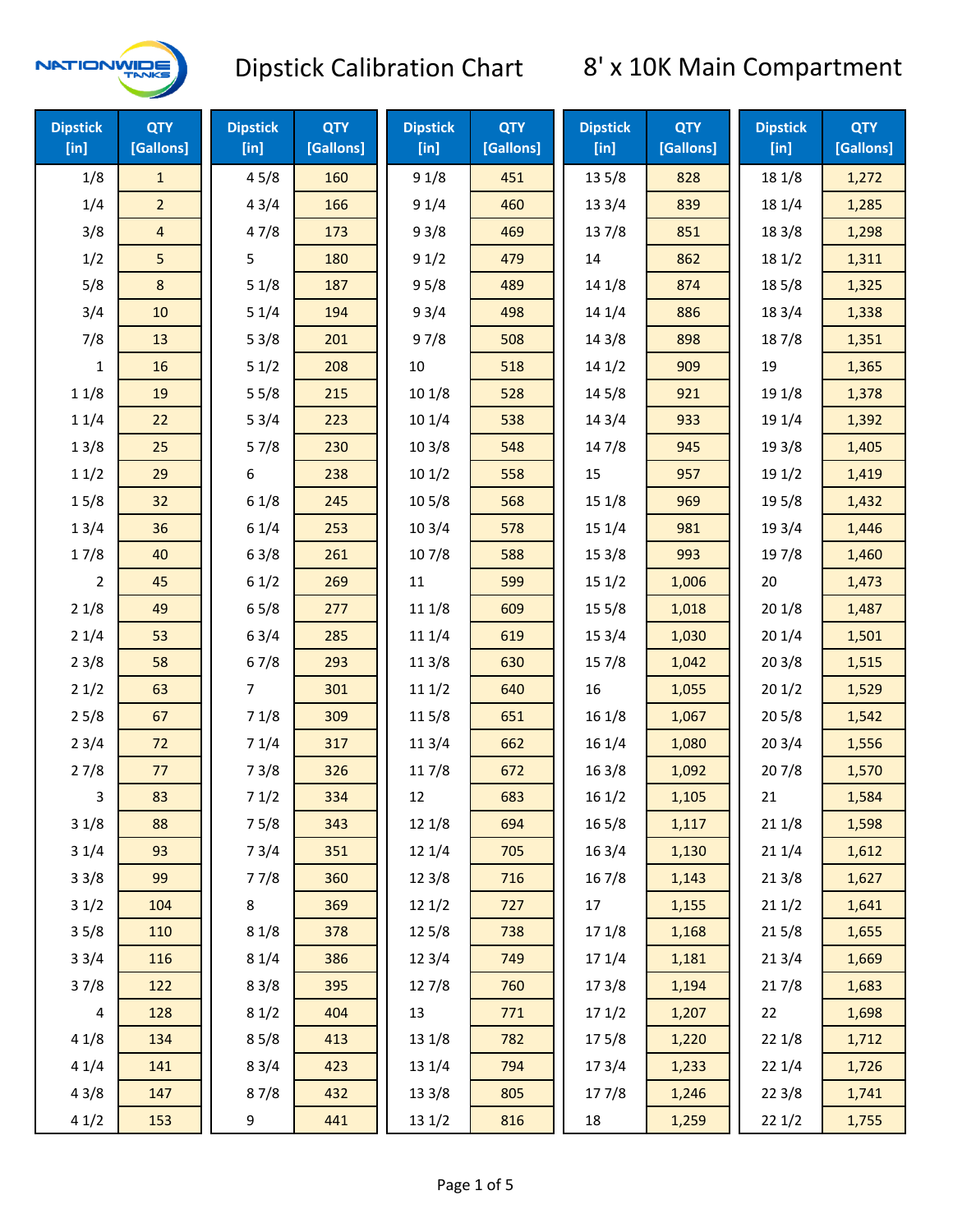

| <b>Dipstick</b><br>[in] | <b>QTY</b><br>[Gallons] | <b>Dipstick</b><br>$[$ in] | <b>QTY</b><br>[Gallons] | <b>Dipstick</b><br>$[$ in] | <b>QTY</b><br>[Gallons] | <b>Dipstick</b><br>$[$ in] | <b>QTY</b><br>[Gallons] | <b>Dipstick</b><br>$[$ in] | <b>QTY</b><br>[Gallons] |
|-------------------------|-------------------------|----------------------------|-------------------------|----------------------------|-------------------------|----------------------------|-------------------------|----------------------------|-------------------------|
| 225/8                   | 1,770                   | 271/8                      | 2,310                   | 315/8                      | 2,885                   | 36 1/8                     | 3,485                   | 40 5/8                     | 4,104                   |
| 223/4                   | 1,784                   | 271/4                      | 2,326                   | 31 3/4                     | 2,901                   | 36 1/4                     | 3,502                   | 403/4                      | 4,121                   |
| 227/8                   | 1,799                   | 273/8                      | 2,341                   | 317/8                      | 2,917                   | 363/8                      | 3,519                   | 407/8                      | 4,138                   |
| 23                      | 1,813                   | 271/2                      | 2,357                   | 32                         | 2,934                   | 361/2                      | 3,536                   | 41                         | 4,156                   |
| 23 1/8                  | 1,828                   | 275/8                      | 2,372                   | 32 1/8                     | 2,950                   | 365/8                      | 3,553                   | 41 1/8                     | 4,173                   |
| 23 1/4                  | 1,842                   | 273/4                      | 2,388                   | 32 1/4                     | 2,967                   | 363/4                      | 3,570                   | 41 1/4                     | 4,191                   |
| 233/8                   | 1,857                   | 277/8                      | 2,404                   | 323/8                      | 2,983                   | 367/8                      | 3,587                   | 41 3/8                     | 4,208                   |
| 231/2                   | 1,872                   | 28                         | 2,419                   | 321/2                      | 2,999                   | 37                         | 3,604                   | 411/2                      | 4,225                   |
| 235/8                   | 1,886                   | 28 1/8                     | 2,435                   | 325/8                      | 3,016                   | 37 1/8                     | 3,621                   | 41 5/8                     | 4,243                   |
| 233/4                   | 1,901                   | 28 1/4                     | 2,451                   | 323/4                      | 3,033                   | 37 1/4                     | 3,638                   | 41 3/4                     | 4,260                   |
| 237/8                   | 1,916                   | 28 3/8                     | 2,467                   | 327/8                      | 3,049                   | 373/8                      | 3,655                   | 417/8                      | 4,278                   |
| 24                      | 1,931                   | 281/2                      | 2,482                   | 33                         | 3,066                   | 371/2                      | 3,672                   | 42                         | 4,295                   |
| 24 1/8                  | 1,945                   | 285/8                      | 2,498                   | 33 1/8                     | 3,082                   | 375/8                      | 3,689                   | 42 1/8                     | 4,313                   |
| 241/4                   | 1,960                   | 283/4                      | 2,514                   | 33 1/4                     | 3,099                   | 373/4                      | 3,707                   | 42 1/4                     | 4,330                   |
| 243/8                   | 1,975                   | 287/8                      | 2,530                   | 33 3/8                     | 3,115                   | 377/8                      | 3,724                   | 42 3/8                     | 4,348                   |
| 241/2                   | 1,990                   | 29                         | 2,546                   | 331/2                      | 3,132                   | 38                         | 3,741                   | 421/2                      | 4,365                   |
| 245/8                   | 2,005                   | 29 1/8                     | 2,562                   | 33 5/8                     | 3,149                   | 38 1/8                     | 3,758                   | 42 5/8                     | 4,383                   |
| 243/4                   | 2,020                   | 29 1/4                     | 2,578                   | 33 3/4                     | 3,165                   | 38 1/4                     | 3,775                   | 42 3/4                     | 4,400                   |
| 247/8                   | 2,035                   | 293/8                      | 2,594                   | 337/8                      | 3,182                   | 38 3/8                     | 3,792                   | 42 7/8                     | 4,418                   |
| 25                      | 2,050                   | 291/2                      | 2,610                   | 34                         | 3,199                   | 38 1/2                     | 3,810                   | 43                         | 4,435                   |
| 251/8                   | 2,065                   | 29 5/8                     | 2,626                   | 34 1/8                     | 3,215                   | 38 5/8                     | 3,827                   | 43 1/8                     | 4,453                   |
| 251/4                   | 2,080                   | 293/4                      | 2,642                   | 34 1/4                     | 3,232                   | 38 3/4                     | 3,844                   | 43 1/4                     | 4,470                   |
| 253/8                   | 2,095                   | 297/8                      | 2,658                   | 34 3/8                     | 3,249                   | 387/8                      | 3,861                   | 43 3/8                     | 4,488                   |
| 251/2                   | 2,111                   | 30                         | 2,674                   | 34 1/2                     | 3,266                   | 39                         | 3,879                   | 431/2                      | 4,505                   |
| 255/8                   | 2,126                   | 30 1/8                     | 2,690                   | 34 5/8                     | 3,282                   | 39 1/8                     | 3,896                   | 43 5/8                     | 4,523                   |
| 253/4                   | 2,141                   | 30 1/4                     | 2,706                   | 34 3/4                     | 3,299                   | 39 1/4                     | 3,913                   | 43 3/4                     | 4,540                   |
| 257/8                   | 2,156                   | 303/8                      | 2,722                   | 347/8                      | 3,316                   | 39 3/8                     | 3,930                   | 437/8                      | 4,558                   |
| 26                      | 2,171                   | 301/2                      | 2,738                   | 35                         | 3,333                   | 39 1/2                     | 3,948                   | 44                         | 4,575                   |
| 26 1/8                  | 2,187                   | 305/8                      | 2,754                   | 35 1/8                     | 3,350                   | 39 5/8                     | 3,965                   | 44 1/8                     | 4,593                   |
| 26 1/4                  | 2,202                   | 30 3/4                     | 2,771                   | 35 1/4                     | 3,366                   | 39 3/4                     | 3,982                   | 44 1/4                     | 4,611                   |
| 263/8                   | 2,217                   | 307/8                      | 2,787                   | 35 3/8                     | 3,383                   | 397/8                      | 4,000                   | 44 3/8                     | 4,628                   |
| 261/2                   | 2,233                   | 31                         | 2,803                   | 351/2                      | 3,400                   | 40                         | 4,017                   | 44 1/2                     | 4,646                   |
| 265/8                   | 2,248                   | 31 1/8                     | 2,819                   | 355/8                      | 3,417                   | 40 1/8                     | 4,034                   | 44 5/8                     | 4,663                   |
| 263/4                   | 2,264                   | 31 1/4                     | 2,836                   | 35 3/4                     | 3,434                   | 40 1/4                     | 4,052                   | 44 3/4                     | 4,681                   |
| 267/8                   | 2,279                   | 31 3/8                     | 2,852                   | 357/8                      | 3,451                   | 40 3/8                     | 4,069                   | 447/8                      | 4,698                   |
| 27                      | 2,295                   | 31 1/2                     | 2,868                   | 36                         | 3,468                   | 40 1/2                     | 4,086                   | 45                         | 4,716                   |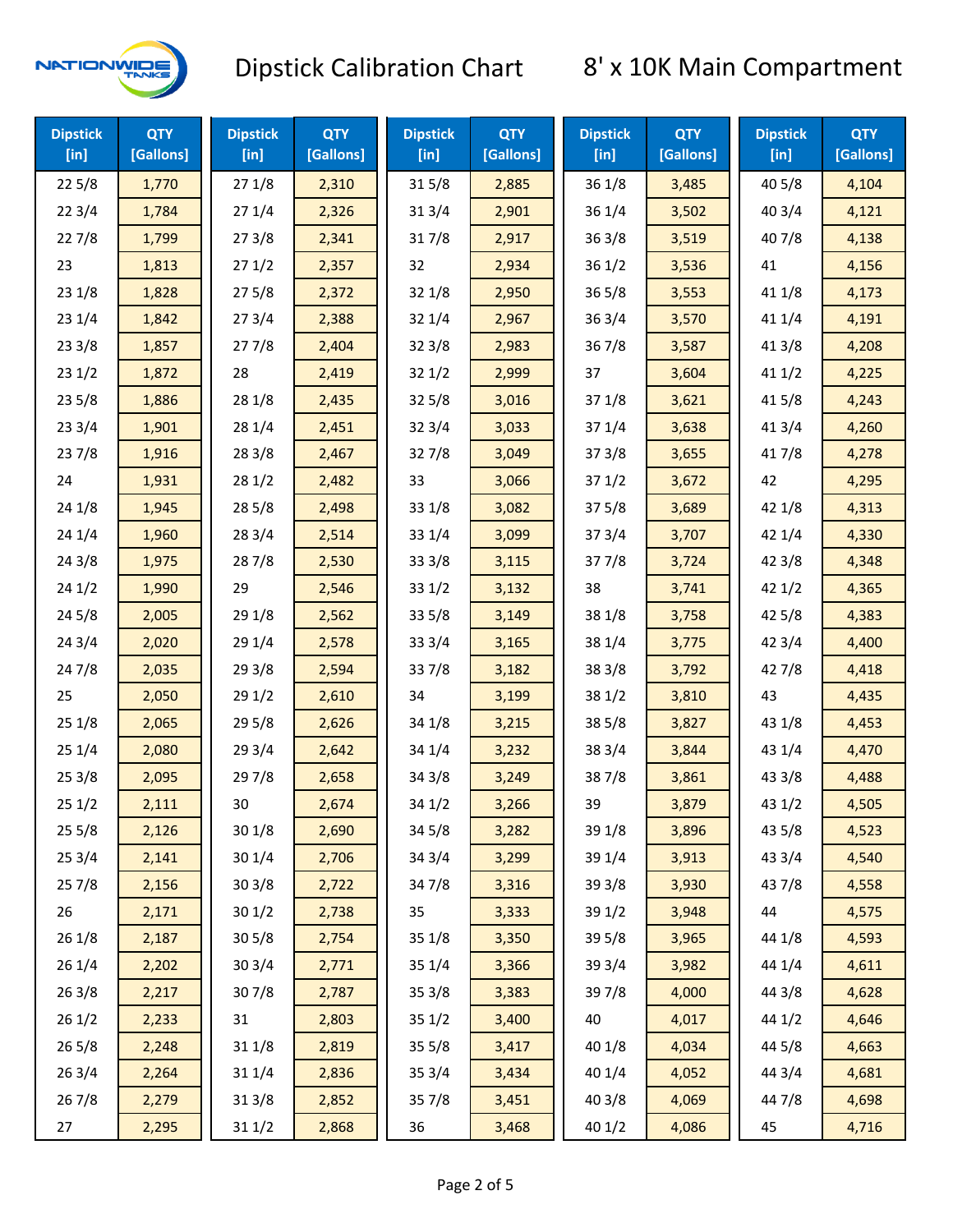

| <b>Dipstick</b><br>$[$ in] | <b>QTY</b><br>[Gallons] | <b>Dipstick</b><br>$[$ in] | <b>QTY</b><br>[Gallons] | <b>Dipstick</b><br>[in] | <b>QTY</b><br>[Gallons] | <b>Dipstick</b><br>$[$ in] | <b>QTY</b><br>[Gallons] | <b>Dipstick</b><br>$[$ in] | <b>QTY</b><br>[Gallons] |
|----------------------------|-------------------------|----------------------------|-------------------------|-------------------------|-------------------------|----------------------------|-------------------------|----------------------------|-------------------------|
| 45 1/8                     | 4,734                   | 49 5/8                     | 5,368                   | 54 1/8                  | 6,000                   | 58 5/8                     | 6,622                   | 63 1/8                     | 7,229                   |
| 45 1/4                     | 4,751                   | 49 3/4                     | 5,386                   | 54 1/4                  | 6,017                   | 58 3/4                     | 6,640                   | 63 1/4                     | 7,245                   |
| 45 3/8                     | 4,769                   | 49 7/8                     | 5,403                   | 54 3/8                  | 6,035                   | 587/8                      | 6,657                   | 63 3/8                     | 7,262                   |
| 451/2                      | 4,786                   | 50                         | 5,421                   | 54 1/2                  | 6,052                   | 59                         | 6,674                   | 63 1/2                     | 7,278                   |
| 45 5/8                     | 4,804                   | 501/8                      | 5,438                   | 54 5/8                  | 6,070                   | 59 1/8                     | 6,691                   | 63 5/8                     | 7,295                   |
| 45 3/4                     | 4,822                   | 501/4                      | 5,456                   | 54 3/4                  | 6,087                   | 59 1/4                     | 6,708                   | 63 3/4                     | 7,311                   |
| 45 7/8                     | 4,839                   | 503/8                      | 5,474                   | 54 7/8                  | 6,104                   | 59 3/8                     | 6,725                   | 637/8                      | 7,328                   |
| 46                         | 4,857                   | 501/2                      | 5,491                   | 55                      | 6,122                   | 59 1/2                     | 6,742                   | 64                         | 7,344                   |
| 46 1/8                     | 4,874                   | 505/8                      | 5,509                   | 55 1/8                  | 6,139                   | 59 5/8                     | 6,759                   | 64 1/8                     | 7,360                   |
| 46 1/4                     | 4,892                   | 503/4                      | 5,526                   | 55 1/4                  | 6,157                   | 59 3/4                     | 6,776                   | 64 1/4                     | 7,377                   |
| 46 3/8                     | 4,910                   | 507/8                      | 5,544                   | 55 3/8                  | 6,174                   | 597/8                      | 6,793                   | 64 3/8                     | 7,393                   |
| 46 1/2                     | 4,927                   | 51                         | 5,562                   | 55 1/2                  | 6,191                   | 60                         | 6,810                   | 64 1/2                     | 7,409                   |
| 46 5/8                     | 4,945                   | 51 1/8                     | 5,579                   | 55 5/8                  | 6,209                   | 60 1/8                     | 6,827                   | 64 5/8                     | 7,426                   |
| 46 3/4                     | 4,963                   | 511/4                      | 5,597                   | 55 3/4                  | 6,226                   | 60 1/4                     | 6,844                   | 64 3/4                     | 7,442                   |
| 46 7/8                     | 4,980                   | 513/8                      | 5,614                   | 55 7/8                  | 6,243                   | 60 3/8                     | 6,861                   | 64 7/8                     | 7,458                   |
| 47                         | 4,998                   | 511/2                      | 5,632                   | 56                      | 6,261                   | 601/2                      | 6,877                   | 65                         | 7,475                   |
| 47 1/8                     | 5,015                   | 515/8                      | 5,650                   | 56 1/8                  | 6,278                   | 60 5/8                     | 6,894                   | 65 1/8                     | 7,491                   |
| 47 1/4                     | 5,033                   | 51 3/4                     | 5,667                   | 56 1/4                  | 6,295                   | 60 3/4                     | 6,911                   | 65 1/4                     | 7,507                   |
| 47 3/8                     | 5,051                   | 517/8                      | 5,685                   | 563/8                   | 6,313                   | 607/8                      | 6,928                   | 65 3/8                     | 7,523                   |
| 47 1/2                     | 5,068                   | 52                         | 5,702                   | 56 1/2                  | 6,330                   | 61                         | 6,945                   | 65 1/2                     | 7,539                   |
| 475/8                      | 5,086                   | 52 1/8                     | 5,720                   | 56 5/8                  | 6,347                   | 61 1/8                     | 6,962                   | 65 5/8                     | 7,556                   |
| 47 3/4                     | 5,104                   | 52 1/4                     | 5,737                   | 56 3/4                  | 6,365                   | 61 1/4                     | 6,979                   | 65 3/4                     | 7,572                   |
| 47 7/8                     | 5,121                   | 523/8                      | 5,755                   | 567/8                   | 6,382                   | 61 3/8                     | 6,995                   | 65 7/8                     | 7,588                   |
| 48                         | 5,139                   | 521/2                      | 5,772                   | 57                      | 6,399                   | 61 1/2                     | 7,012                   | 66                         | 7,604                   |
| 48 1/8                     | 5,156                   | 525/8                      | 5,790                   | 57 1/8                  | 6,416                   | 615/8                      | 7,029                   | 66 1/8                     | 7,620                   |
| 48 1/4                     | 5,174                   | 52 3/4                     | 5,807                   | 57 1/4                  | 6,434                   | 613/4                      | 7,046                   | 66 1/4                     | 7,636                   |
| 48 3/8                     | 5,192                   | 527/8                      | 5,825                   | 57 3/8                  | 6,451                   | 617/8                      | 7,062                   | 66 3/8                     | 7,652                   |
| 48 1/2                     | 5,209                   | 53                         | 5,843                   | 57 1/2                  | 6,468                   | 62                         | 7,079                   | 66 1/2                     | 7,668                   |
| 48 5/8                     | 5,227                   | 53 1/8                     | 5,860                   | 57 5/8                  | 6,485                   | 62 1/8                     | 7,096                   | 66 5/8                     | 7,684                   |
| 48 3/4                     | 5,245                   | 53 1/4                     | 5,878                   | 573/4                   | 6,502                   | 62 1/4                     | 7,112                   | 66 3/4                     | 7,700                   |
| 487/8                      | 5,262                   | 53 3/8                     | 5,895                   | 577/8                   | 6,520                   | 62 3/8                     | 7,129                   | 667/8                      | 7,716                   |
| 49                         | 5,280                   | 53 1/2                     | 5,913                   | 58                      | 6,537                   | 62 1/2                     | 7,146                   | 67                         | 7,732                   |
| 49 1/8                     | 5,297                   | 53 5/8                     | 5,930                   | 58 1/8                  | 6,554                   | 62 5/8                     | 7,162                   | 671/8                      | 7,748                   |
| 49 1/4                     | 5,315                   | 53 3/4                     | 5,947                   | 58 1/4                  | 6,571                   | 62 3/4                     | 7,179                   | 671/4                      | 7,764                   |
| 49 3/8                     | 5,333                   | 537/8                      | 5,965                   | 58 3/8                  | 6,588                   | 627/8                      | 7,195                   | 673/8                      | 7,779                   |
| 49 1/2                     | 5,350                   | 54                         | 5,982                   | 58 1/2                  | 6,605                   | 63                         | 7,212                   | 67 1/2                     | 7,795                   |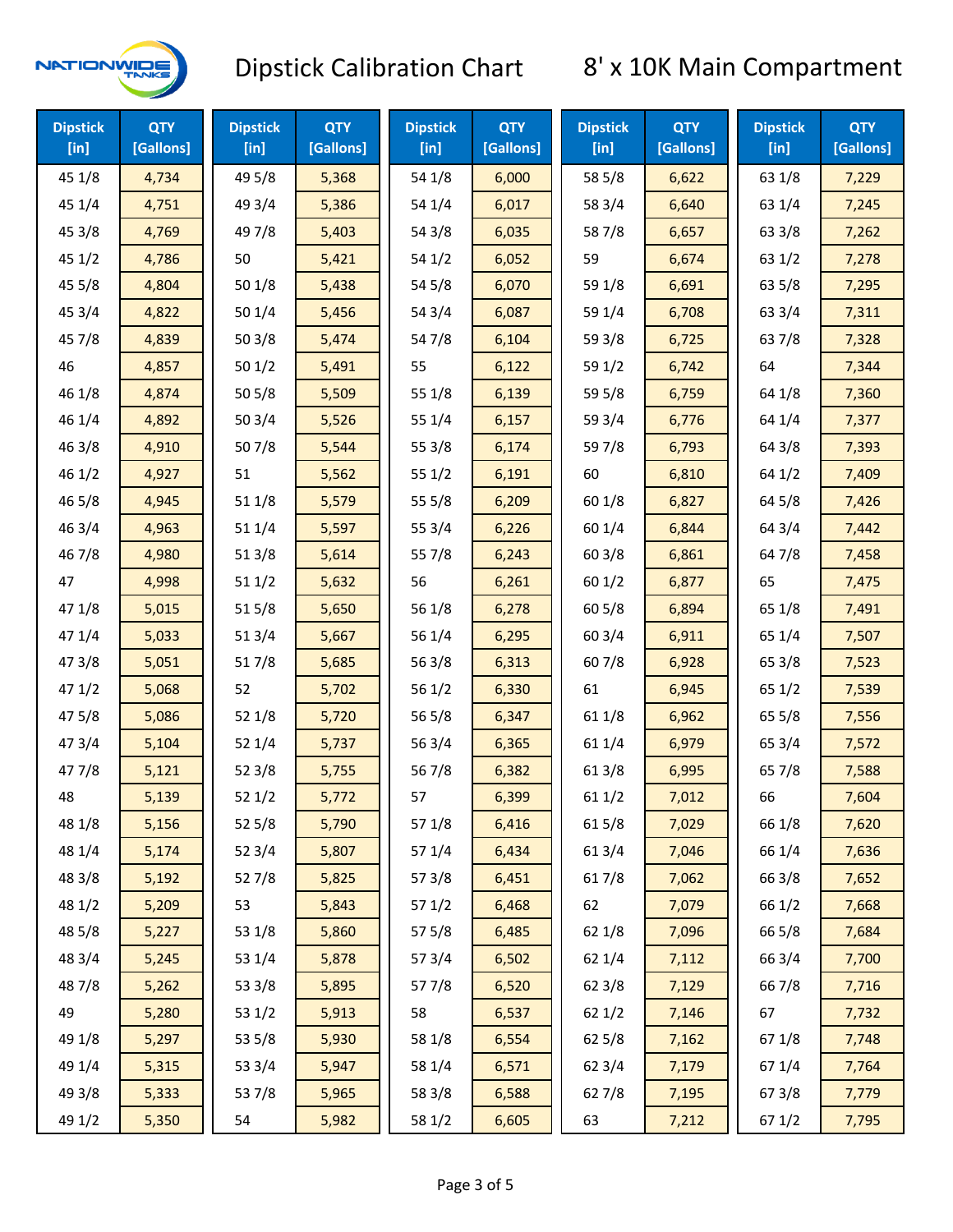

| <b>Dipstick</b><br>$[$ in] | <b>QTY</b><br>[Gallons] | <b>Dipstick</b><br>$[$ in] | <b>QTY</b><br>[Gallons] | <b>Dipstick</b><br>$[$ in] | <b>QTY</b><br>[Gallons] | <b>Dipstick</b><br>$[$ in] | <b>QTY</b><br>[Gallons] | <b>Dipstick</b><br>$[$ in] | <b>QTY</b><br>[Gallons] |
|----------------------------|-------------------------|----------------------------|-------------------------|----------------------------|-------------------------|----------------------------|-------------------------|----------------------------|-------------------------|
| 675/8                      | 7,811                   | 72 1/8                     | 8,362                   | 765/8                      | 8,872                   | 81 1/8                     | 9,333                   | 855/8                      | 9,730                   |
| 673/4                      | 7,827                   | 72 1/4                     | 8,377                   | 763/4                      | 8,886                   | 81 1/4                     | 9,345                   | 85 3/4                     | 9,740                   |
| 67 7/8                     | 7,843                   | 72 3/8                     | 8,391                   | 767/8                      | 8,899                   | 81 3/8                     | 9,356                   | 85 7/8                     | 9,750                   |
| 68                         | 7,858                   | 721/2                      | 8,406                   | 77                         | 8,913                   | 811/2                      | 9,368                   | 86                         | 9,760                   |
| 68 1/8                     | 7,874                   | 725/8                      | 8,421                   | 77 1/8                     | 8,926                   | 815/8                      | 9,380                   | 86 1/8                     | 9,770                   |
| 68 1/4                     | 7,890                   | 72 3/4                     | 8,435                   | 77 1/4                     | 8,940                   | 813/4                      | 9,392                   | 86 1/4                     | 9,779                   |
| 68 3/8                     | 7,905                   | 727/8                      | 8,450                   | 77 3/8                     | 8,953                   | 817/8                      | 9,404                   | 86 3/8                     | 9,789                   |
| 68 1/2                     | 7,921                   | 73                         | 8,465                   | 771/2                      | 8,966                   | 82                         | 9,415                   | 86 1/2                     | 9,799                   |
| 68 5/8                     | 7,936                   | 73 1/8                     | 8,479                   | 775/8                      | 8,979                   | 82 1/8                     | 9,427                   | 86 5/8                     | 9,808                   |
| 68 3/4                     | 7,952                   | 73 1/4                     | 8,494                   | 773/4                      | 8,993                   | 82 1/4                     | 9,438                   | 86 3/4                     | 9,818                   |
| 687/8                      | 7,968                   | 73 3/8                     | 8,508                   | 777/8                      | 9,006                   | 82 3/8                     | 9,450                   | 867/8                      | 9,827                   |
| 69                         | 7,983                   | 73 1/2                     | 8,523                   | 78                         | 9,019                   | 821/2                      | 9,461                   | 87                         | 9,837                   |
| 69 1/8                     | 7,999                   | 73 5/8                     | 8,537                   | 78 1/8                     | 9,032                   | 82 5/8                     | 9,473                   | 871/8                      | 9,846                   |
| 69 1/4                     | 8,014                   | 73 3/4                     | 8,551                   | 78 1/4                     | 9,045                   | 82 3/4                     | 9,484                   | 87 1/4                     | 9,855                   |
| 69 3/8                     | 8,029                   | 737/8                      | 8,566                   | 78 3/8                     | 9,058                   | 827/8                      | 9,495                   | 87 3/8                     | 9,864                   |
| 69 1/2                     | 8,045                   | 74                         | 8,580                   | 78 1/2                     | 9,071                   | 83                         | 9,507                   | 871/2                      | 9,873                   |
| 69 5/8                     | 8,060                   | 74 1/8                     | 8,594                   | 78 5/8                     | 9,084                   | 83 1/8                     | 9,518                   | 87 5/8                     | 9,882                   |
| 69 3/4                     | 8,076                   | 74 1/4                     | 8,609                   | 78 3/4                     | 9,097                   | 83 1/4                     | 9,529                   | 87 3/4                     | 9,891                   |
| 697/8                      | 8,091                   | 74 3/8                     | 8,623                   | 787/8                      | 9,109                   | 83 3/8                     | 9,540                   | 877/8                      | 9,900                   |
| 70                         | 8,106                   | 74 1/2                     | 8,637                   | 79                         | 9,122                   | 83 1/2                     | 9,551                   | 88                         | 9,909                   |
| 70 1/8                     | 8,122                   | 74 5/8                     | 8,651                   | 79 1/8                     | 9,135                   | 83 5/8                     | 9,562                   | 88 1/8                     | 9,918                   |
| 70 1/4                     | 8,137                   | 74 3/4                     | 8,665                   | 79 1/4                     | 9,148                   | 83 3/4                     | 9,573                   | 88 1/4                     | 9,926                   |
| 70 3/8                     | 8,152                   | 74 7/8                     | 8,679                   | 79 3/8                     | 9,160                   | 837/8                      | 9,584                   | 88 3/8                     | 9,935                   |
| 70 1/2                     | 8,167                   | 75                         | 8,693                   | 79 1/2                     | 9,173                   | 84                         | 9,595                   | 88 1/2                     | 9,943                   |
| 70 5/8                     | 8,182                   | 75 1/8                     | 8,707                   | 79 5/8                     | 9,185                   | 84 1/8                     | 9,605                   | 88 5/8                     | 9,952                   |
| 70 3/4                     | 8,197                   | 75 1/4                     | 8,721                   | 79 3/4                     | 9,198                   | 84 1/4                     | 9,616                   | 88 3/4                     | 9,960                   |
| 70 7/8                     | 8,213                   | 75 3/8                     | 8,735                   | 79 7/8                     | 9,210                   | 84 3/8                     | 9,627                   | 887/8                      | 9,969                   |
| 71                         | 8,228                   | 75 1/2                     | 8,749                   | 80                         | 9,223                   | 84 1/2                     | 9,637                   | 89                         | 9,977                   |
| 71 1/8                     | 8,243                   | 75 5/8                     | 8,763                   | 80 1/8                     | 9,235                   | 84 5/8                     | 9,648                   | 89 1/8                     | 9,985                   |
| 711/4                      | 8,258                   | 75 3/4                     | 8,777                   | 80 1/4                     | 9,248                   | 84 3/4                     | 9,658                   | 89 1/4                     | 9,993                   |
| 713/8                      | 8,273                   | 75 7/8                     | 8,791                   | 803/8                      | 9,260                   | 847/8                      | 9,669                   | 89 3/8                     | 10,001                  |
| 71 1/2                     | 8,288                   | 76                         | 8,804                   | 80 1/2                     | 9,272                   | 85                         | 9,679                   | 89 1/2                     | 10,009                  |
| 715/8                      | 8,303                   | 76 1/8                     | 8,818                   | 80 5/8                     | 9,284                   | 85 1/8                     | 9,689                   | 89 5/8                     | 10,017                  |
| 713/4                      | 8,317                   | 76 1/4                     | 8,832                   | 80 3/4                     | 9,296                   | 85 1/4                     | 9,700                   | 89 3/4                     | 10,025                  |
| 717/8                      | 8,332                   | 763/8                      | 8,845                   | 807/8                      | 9,309                   | 85 3/8                     | 9,710                   | 897/8                      | 10,032                  |
| 72                         | 8,347                   | 76 1/2                     | 8,859                   | 81                         | 9,321                   | 85 1/2                     | 9,720                   | 90                         | 10,040                  |